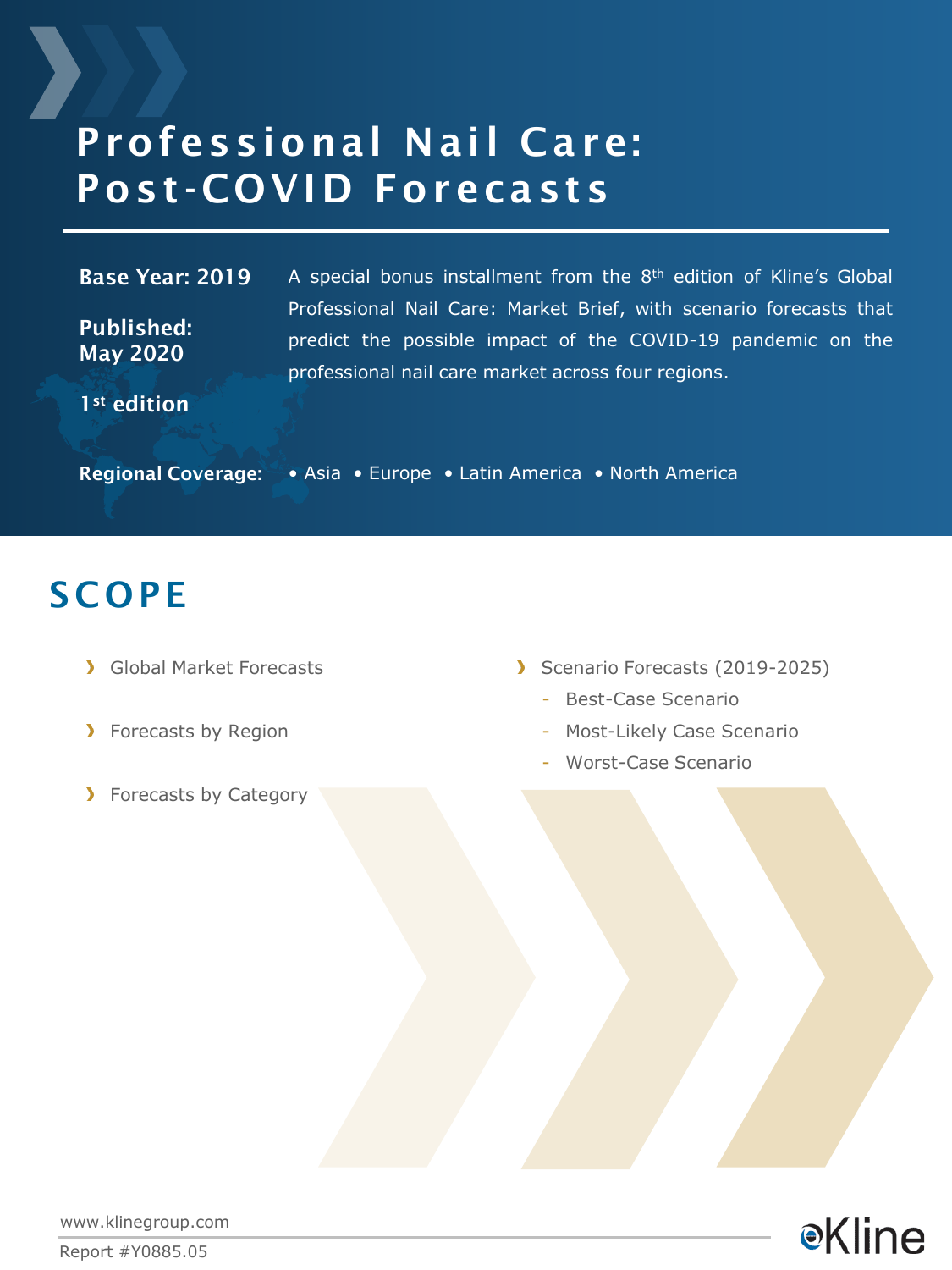# **TABLE OF CONTENTS**

### Introduction

- Scope
- Geographical Scope
- Assumptions

#### Situation

- Case Statistics
- Business Closures
- Macroeconomic Indicators

## Global Market Forecasts

- Probably Impact by Category
- 2019-2025 Scenario Forecasts by:
	- Region
	- Category

#### **TABLE 1. REGIONS COVERED**

Asia

Europe

Latin America

North America

#### **TABLE 2. CATEGORIES COVERED**

Care Products

Gels

Nail Enhancements

Nail Polishes

www.klinegroup.com

Report #Y0885.05

### Forecasts by Region

2019-2025 Scenario Forecasts

- Best-Case Scenario
- Most-Likely Case Scenario
- Worst-Case Scenario for each of the regions (listed in Table 1) across the categories (listed in Table 2)

#### Forecasts by Category

2019-2025 Scenario Forecasts

- Best-Case Scenario
- Most-Likely Case Scenario
- Worst-Case Scenario for each of the categories (listed in Table 2) across the regions (listed in Table 1)